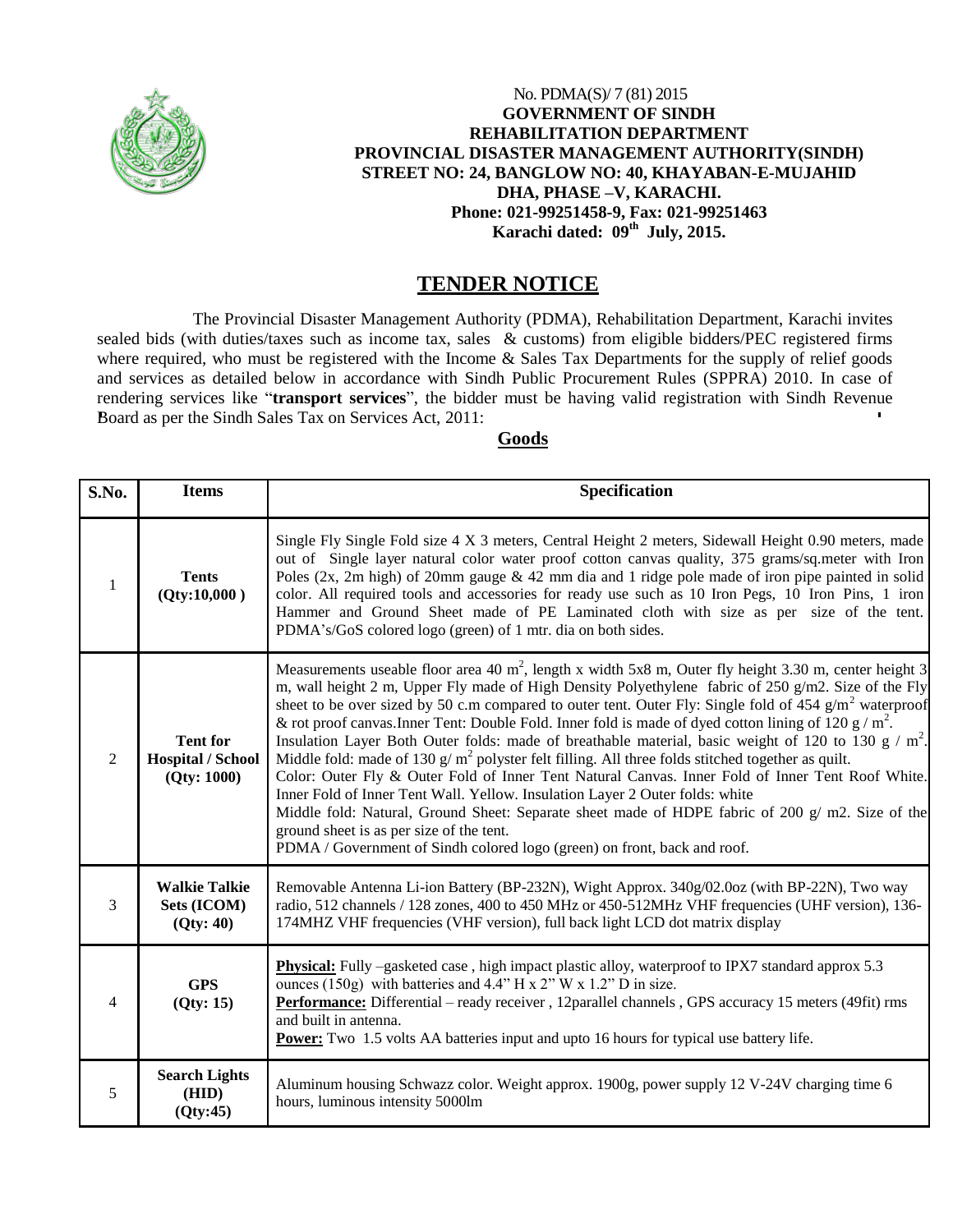| 6  | <b>Rescue Boats</b><br>(Qty 50)                                              | Fiber Glass Rescue Boats: 19 feet length overall, 5'6" width, depth 2'3" with non slip floor and driver<br>seat at back. Option for manual operation through oars should be available.<br>The manufacturer must have experience of minimum 5 years of boat building / supply of similar boat<br>for relief operations.<br>The supplier / manufacturer will impart training to the officials of PDMA Sindh regarding handling of<br>boats / engines                                                                                                                                                                                                                                                                                                                                                                                                                |
|----|------------------------------------------------------------------------------|-------------------------------------------------------------------------------------------------------------------------------------------------------------------------------------------------------------------------------------------------------------------------------------------------------------------------------------------------------------------------------------------------------------------------------------------------------------------------------------------------------------------------------------------------------------------------------------------------------------------------------------------------------------------------------------------------------------------------------------------------------------------------------------------------------------------------------------------------------------------|
| 7  | <b>Engines</b><br>a. OBM 40 HP:<br>65<br>b. OBM 30 HP:<br>10                 | Engine preferred of Yamaha brand (Japan) or equivalent specifications. Rating of 40 HP and 30 HP<br>manual start. Complete 3S support must be available. OEM representative certificate is mandatory.                                                                                                                                                                                                                                                                                                                                                                                                                                                                                                                                                                                                                                                             |
| 8  | Chatai<br>(Qty: 5000)                                                        | Size:4x6 meters $(\pm 1\%)$ made of woven High density polyethylene (HDEP) fibers, laminated on both<br>sides with low density polyethylene (LDPE) coating with reinforced rims by heat ceiling on all sides (or<br>2 sides heat sealing and 2 sides double stitching).                                                                                                                                                                                                                                                                                                                                                                                                                                                                                                                                                                                           |
| 9  | <b>Kitchen Sets</b><br>(Qty: 25000)                                          | One 7 ltr aluminum cooking pot having thickness 1.75mm $(\pm 5\%)$ , with lid thickness 1mm, two round<br>thick wire rod handles, sandpaper finish.<br>One 5Ltr aluminum cooking pot thickness 1.6mm $(\pm 5%)$ with lid thickness 1 mm, two round thick wire<br>rod handles, sandpaper finish,<br>Five deep stainless steel plates, 1 ltr capacity, 24/25 cm diameter with border, 1 ltr capacity, polished<br>finish.<br>Five Stainless steel cups, 0.3 ltr capacity with handle and rolled border edge, polished finish.<br>Five stainless steel table-spoons, polished finish.<br>One Kitchen knife with stainless steel blade, cutting edge 14/15 cm long, 2.5 cm wide with molded<br>plastic handle.<br>One stainless steel serving spoon, 30-35 cms. Including packing in polythene of each item and placed in<br>strong carton base.                      |
| 10 | <b>Life Jackets</b><br>a. Adults<br>(Qty 2000)<br>a. Children<br>(Qty: 1000) | Life Jackets as per international standards for carrying people from 30 to 100 kgs in weight. The<br>a.<br>jacket must have a zip closure and adjustable waist belt with buckle. For comfort 3 block in<br>ergonomic collar, adjustable quick fit crutch strap with plastic buckle should be fixed. Color should<br>be of standard international scheme.<br>Life Jackets as per international standards for carrying children upto 30 kgs in weight. The jacket<br>$\mathbf{b}$ .<br>must have a zip closure and adjustable waist belt with buckle. For comfort 3 block in ergonomic<br>collar, adjustable quick fit crutch strap with plastic buckle should be fixed. Color should be of<br>standard international scheme.<br>Impact tested at 35 MPH/ 56Km/h for str. Potential for buoyancy loss. Tested for buoyancy<br>proportionate to size (30 to 100 Kgs) |

## **Services**

2. The competent authority reserves the right to vary the aforementioned quantities. Interested eligible bidders may either down load the detailed Bidding Documents for the relief goods having specifications mentioned and terms & conditions from websites of PDMA (**[www.pdma.gos.pk](http://www.pdma.gos.pk/)**) and SPPRA (**[www.pprasindh.gov.pk](http://www.pprasindh.gov.pk/)**) or can collect the Bidding Documents from PDMA Head Office during office hours from the date of publication of NIT till **29.07.2015** on payment of Rs. 5000/- for each item separately through Pay Order as Tender Fees (non-refundable) in favor of Provincial Disaster Management Authority Sindh. Those who download bidding documents from the website will have to submit the Tender Fees via Pay Order in the name of PDMA amounting to Rs.5000/- for each item separately, at the time of submission of bids. The last date to submit the bids is *30.07.2015 till 1200 hours.* Bids will be opened in the presence of bidders or their authorized representatives who choose to attend at *1300 hours on 30.07.2015* at the office of Director General PDMA, Bungalow # 40, Street No. 24, Khayaban-e- Mujahid, DHA Phase-V, Karachi. Bids can be submitted for all or any of the items mentioned above along with 2 % earnest money in the form of Pay Order in the name of PDMA Sindh.